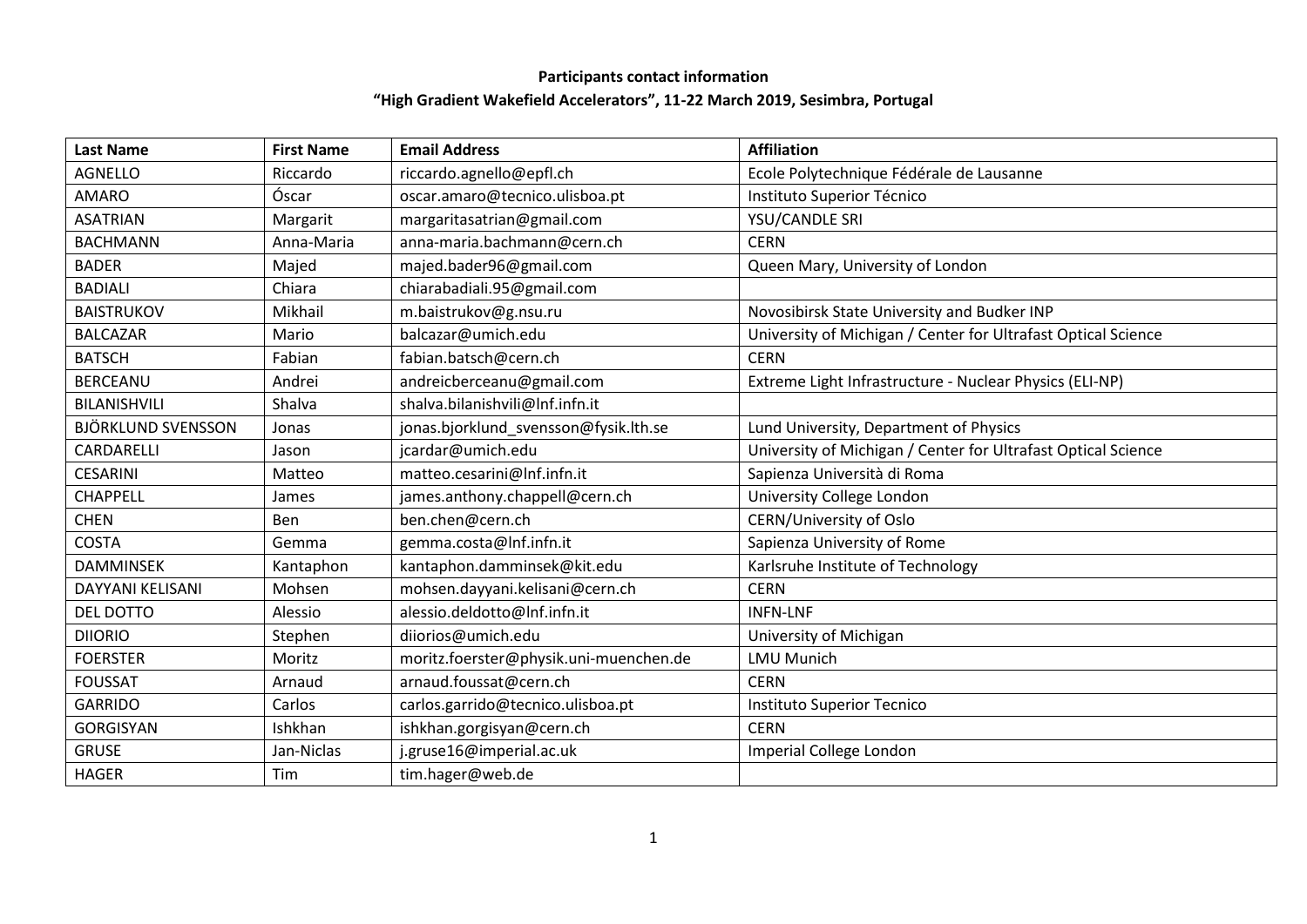| <b>HELM</b>       | Anton           | ahelm@ipfn.tecnico.ulisboa.pt               | Group for Lasers and Plasmas (GoLP), Institute for Plasmas and Nuclear<br>Fusion (IPFN) |
|-------------------|-----------------|---------------------------------------------|-----------------------------------------------------------------------------------------|
| <b>HERMANN</b>    | <b>Benedikt</b> | benedikt.hermann@psi.ch                     | Paul Scherrer Institut                                                                  |
| <b>HEXIN</b>      | Yin             | yhexin@whu.edu.cn                           | The Institute for Advanced Studies of Wuhan University                                  |
| <b>HOLT</b>       | George          | george.holt@strath.ac.uk                    | University of Strathclyde                                                               |
| <b>HUTHER</b>     | Mathias         | mathias.huether@cern.ch                     | Max-Planck-Institut fur Physik (DE)                                                     |
| <b>JONES</b>      | Harry           | harry.jones@liverpool.ac.uk                 | University of Liverpool and Cockcroft Institute                                         |
| <b>KARGAPOLOV</b> | Ivan            | i.kargapolov@g.nsu.ru                       | Novosibirsk State University and Budker INP                                             |
| KIM               | Seongyeol       | seongyeol.kim@cern.ch                       | UNIST, CERN                                                                             |
| KIM               | Artem           | artem.kim@u-psud.fr                         | Universite Paris Sud; LPGP                                                              |
| <b>LEVINE</b>     | Eitan           | eitan.levine@weizmann.ac.il                 | Weizmann Institute of Science                                                           |
| LEVY              | Dan             | dan.levy@weizmann.ac.il                     | Weizmann Institute of Science                                                           |
| LIN               | Jinpu           | linjinp@umich.edu                           | University of Michigan - Center for Ultrafast Optical Science                           |
| <b>MALACA</b>     | Bernardo        | bernardo.malaca@gmail.com                   | Universidade de Lisboa - Instituto Superior Técnico                                     |
| <b>MOON</b>       | Kook-Jin        | kookjine@unist.ac.kr                        | <b>UNIST</b>                                                                            |
| <b>MOREIRA</b>    | Mariana         | mariana.moreira@cern.ch                     | CERN, IST                                                                               |
| <b>MORI</b>       | Shingo          | smori@post.kek.jp                           | <b>KEK</b>                                                                              |
| <b>MURPHY</b>     | Jon             | jmmurph@umich.edu                           | University of Michigan                                                                  |
| ONG               | Jian Fuh        | jianfuh.ong@eli-np.ro                       | Extreme Light Infrastructure Nuclear Physics                                            |
| PANUGANTI         | Harsha          | harsha.panuganti@cern.ch                    | <b>CERN</b>                                                                             |
| PARDAL            | Miguel          | miguel.j.pardal@tecnico.ulisboa.pt          | Instituto Superior Tecnico                                                              |
| <b>PESKOSKY</b>   | Nicholas        | njpeskos@umich.edu                          | University of Michigan Center for Ultrafast Optical Science                             |
| <b>PICKSLEY</b>   | Alex            | alexander.picksley@physics.ox.ac.uk         | University of Oxford                                                                    |
| <b>ROSS</b>       | Aimee           | aimee.ross@physics.ox.ac.uk                 | University of Oxford                                                                    |
| <b>ROZARIO</b>    | Savio           | svr11@ic.ac.uk                              | Imperial College London                                                                 |
| <b>SABERI</b>     | Hossein         | hossein.saberi@cern.ch                      | CERN, IPM                                                                               |
| <b>SAN MIGUEL</b> | Pablo           | pablo.san-miguel-claveria@polytechnique.edu | Ecole Polytechnique                                                                     |
| SANDBERG          | Ryan            | ryansand@umich.edu                          | University of Michigan                                                                  |
| <b>SCHMITZ</b>    | <b>Benedikt</b> | benedikt.schmitz@fsr-physik.de              | TEMF, TU Darmstadt                                                                      |
| <b>SCHROEDER</b>  | Sarah           | sarah.schroeder@desy.de                     |                                                                                         |
| SEEMANN           | Omri            | omri.seemann@gmail.com                      | Weizmann institute of science                                                           |